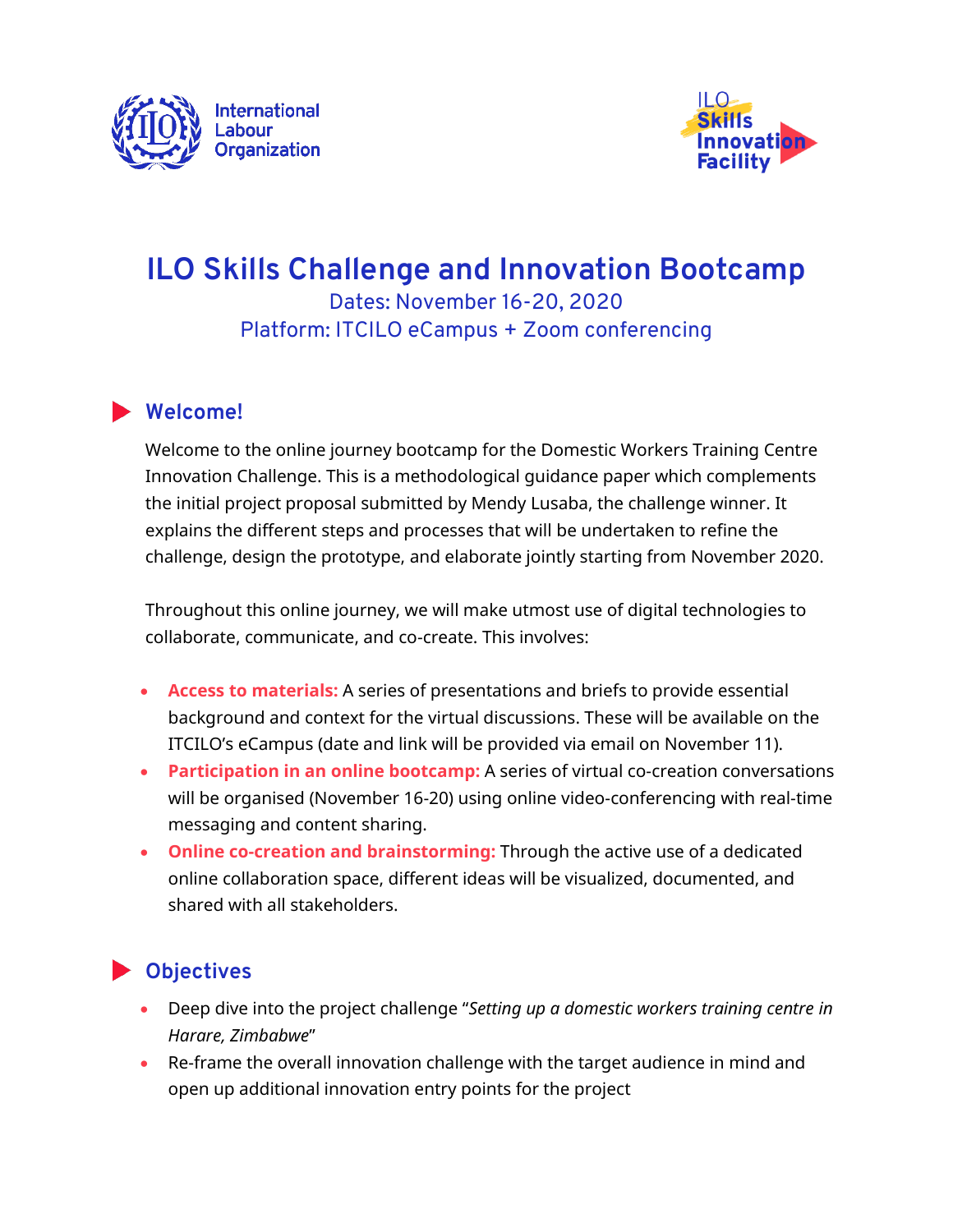### **Overall facilitation**

The overall facilitation of this online journey will be curated by the ITCILO Learning Innovation team and facilitated by [Tom Wambeke,](https://www.linkedin.com/in/tomwambeke/) Chief of Learning Innovation.

# **Overall coordination**

The overall coordination of this online journey will be curated by the ITCILO Learning Innovation team and coordinated by [Delphine Dall'Agata](https://www.linkedin.com/in/delphine-dall-agata-69018b123/), Assistant Programme Officer of Learning Innovation.

This innovation facility work has been prepared by an ITCILO and ILO team, involving the following colleagues:

- Paul Comyn, Senior Skills and Employability Specialist, Skills and Employability Branch, ILO
- Patrick Daru, Head of Operations, Skills and Employability Branch, ILO
- Sergio Iriarte Quezada, Project Manager Global Coordinator, Skills and Employability Branch, ILO
- Milagros Lazo Castro, Technical Officer, Skills and Employability Branch, ILO
- Jongwoo Lim, Project Junior Officer, Skills and Employability Branch, ILO
- Mustapha Said, Senior Specialist, Workers' Activities, RO-Arab States/DWT-Beirut, ILO